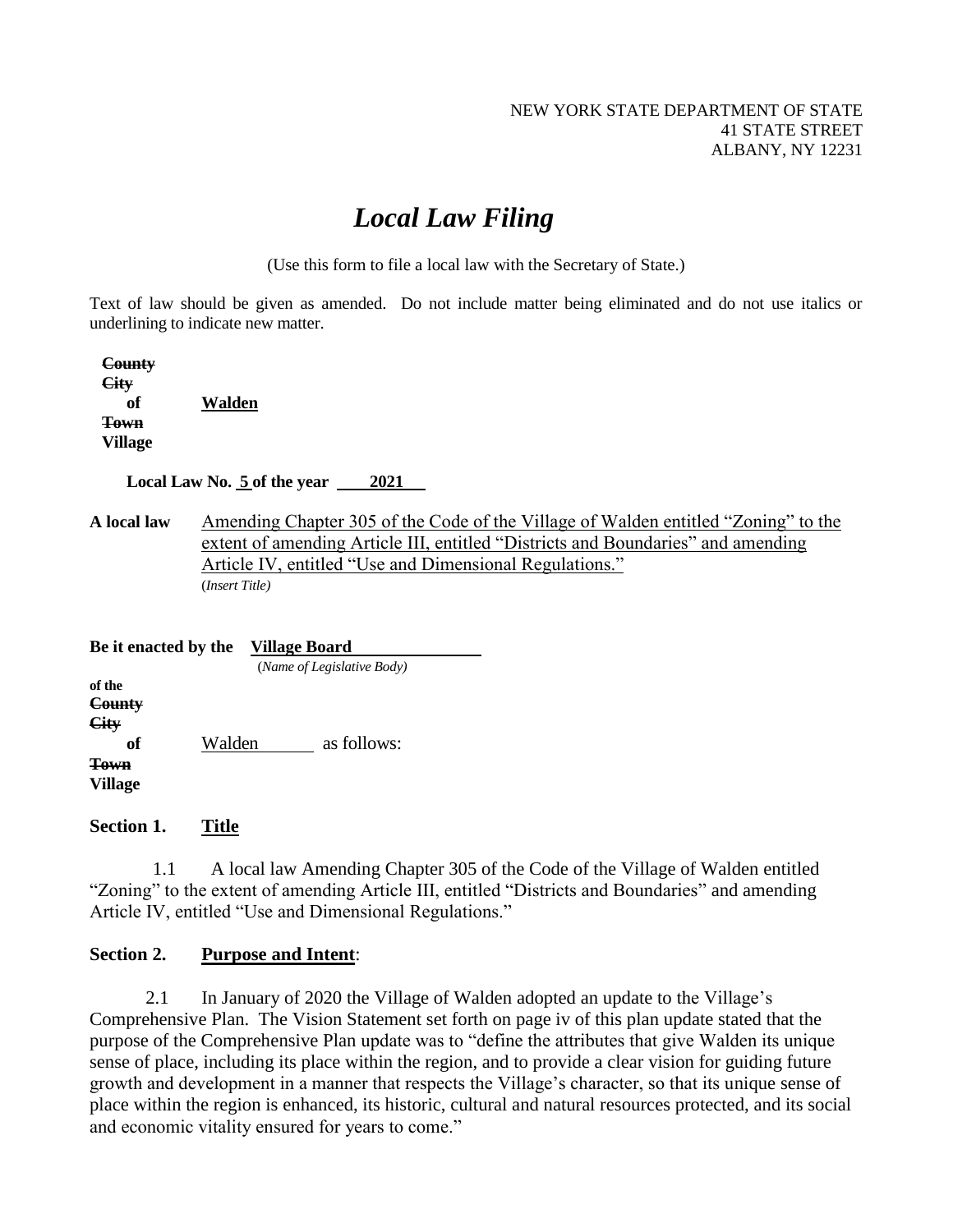Among the recommendations set forth in the updated Comprehensive Plan was to rezone certain lands along Montgomery Street starting from New York State Route 52 to directly across from George Street from R-3 to R-5 (See Section 9.2.2 of the updated Village of Walden Comprehensive Plan at Page 76) and to amend the Village Table of Use Regulations for Business, Mixed Use and Industrial Districts to allow additional uses, including breweries and wineries, college satellite campuses and dance and art studios so as to encourage economic development (See Section 9.2.1 of the updated Village of Walden Comprehensive Plan at Page 76).

The purpose of this Local Law is to implement these recommendations from the January 2020 updated Village of Walden Comprehensive Plan.

## **Section 3. Amendment to Article III, Zoning Ordinance Section 305-8**

- 3.1 The existing Code Section 305-8 is hereby amended by the addition of the following Section:
	- T. Changes in land classifications of the following parcels located in the Village of Walden and identified by the Town of Montgomery Tax Map reference (2020/2021) are as follows:

From the current R-3 to R-5:

306-3-1.1 , 306-1-3.1, 306-1-4 306-1-5, 306-1-6, 306-1-7 306-1-8, 306-1-9, 306-1-10 306-1-11, 306-1-12 306-1-13, 306-1-14 306-1-15, 306-1-16 306-1-17, 306-1-18 306-1-19, 306-1-20.2 306-1-21 and 306-1-22 306-18-37, 306-18-38 306-18-39, 306-18-40 306-18-41, 306-18-42 306-18-43, 306-18-44 306-18-45, 306-18-46 306-18-47 and 306-18-48

## **Section 4. Amendment to Article IV, Zoning Ordinance Section 305-11**

4.1 The uses permitted in the Business, Mixed Use and Industrial Districts as authorized by Code Section 305-11 pursuant to Attachment 2 are hereby amended by deleting the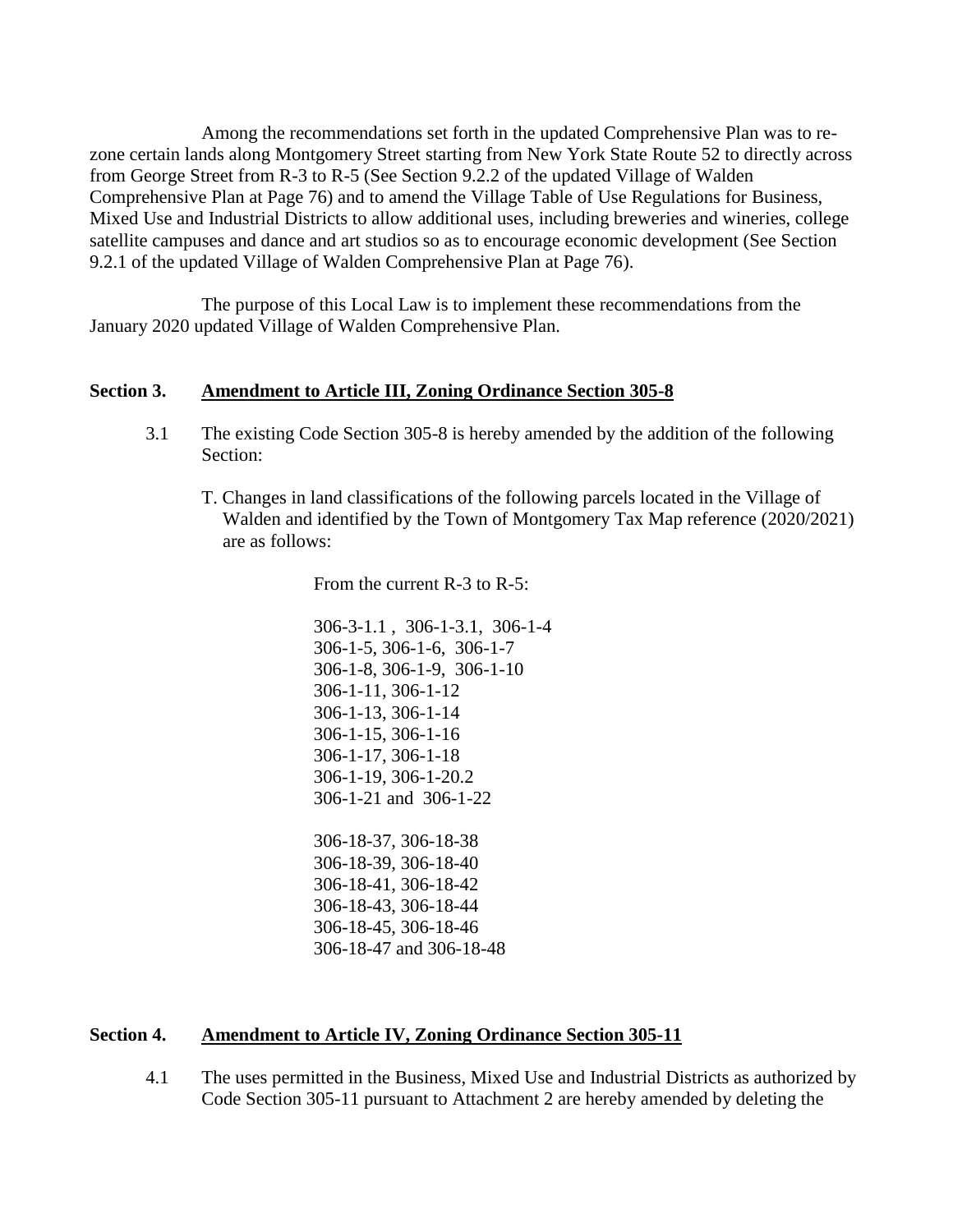existing Attachment 2 in its entirety and replacing the existing Table of Use Regulations with the revised Attachment 2 that is set forth below.

#### ZONING

#### *305 Attachment 2*

#### **Village of Walden**

#### **Business, Mixed Use and Industrial Districts - Table of Use Regulations**

[Amended 10-27-1981 by L.L. No. 13-1981; 2-14-1984 by L.L. No. 2-1984; 5-28-1985 by L.L. No. 6-1985; 4-13-1993 by L.L. No. 1- 1993; 5-25-1993 by L.L. No. 3-1993; 10-22-1996 by L.L. No. 4-1996; 4-1-1997 by L.L. No. 2-1997; 9-14-1999 by L.L. No. 4-1999; 3- 11-2003 by L.L. No. 2- 2003; 2-14-2006 by L.L. No. 2-2006; 3-8-2011 by L.L. No. 4-2011; 1-21-2014 by L.L. No. 1-2014; 9-30-2014 by L.L. No. 6-2014]

Key:

P – Permitted

SE – Special Exception

All other uses are prohibited

|                                                                                                | $B-1$                           | $B-2$                      | $B-3$                      | $B-4$                 | OLI                         | $1-2$               | <b>MX</b>    |
|------------------------------------------------------------------------------------------------|---------------------------------|----------------------------|----------------------------|-----------------------|-----------------------------|---------------------|--------------|
| <b>Use Classification</b>                                                                      | Neighborhood<br><b>Business</b> | Village<br><b>Business</b> | Central<br><b>Business</b> | Service<br>Commercial | Office<br>Light<br>Industry | Village<br>Industry | Mixed<br>Use |
| <b>A. Residential Uses</b>                                                                     |                                 |                            |                            |                       |                             |                     |              |
| 1. Artist Loft; Live/work space                                                                |                                 |                            |                            |                       |                             |                     | P            |
| 2. Dwelling unit over the first floor of<br>nonresidential use                                 |                                 | P                          | P                          |                       |                             |                     | P            |
| 3. Multiple dwelling                                                                           |                                 |                            |                            |                       |                             |                     | <b>SE</b>    |
| 4. Planned residential development                                                             |                                 |                            |                            |                       |                             |                     | <b>SE</b>    |
| 5. Senior Group Residence                                                                      | <b>SE</b>                       | <b>SE</b>                  | <b>SE</b>                  |                       | <b>SE</b>                   | <b>SE</b>           | <b>SE</b>    |
| 6. Senior Citizen Development                                                                  |                                 |                            | <b>SE</b>                  |                       |                             |                     | <b>SE</b>    |
| <b>B. Residential Community Facilities</b>                                                     |                                 |                            |                            |                       |                             |                     |              |
| 1. Church, temple, or similar place of<br>Worship                                              | <b>SE</b>                       | <b>SE</b>                  | <b>SE</b>                  | <b>SE</b>             | <b>SE</b>                   | <b>SE</b>           | <b>SE</b>    |
| 2. Day-Care Center                                                                             | <b>SE</b>                       | <b>SE</b>                  | <b>SE</b>                  | <b>SE</b>             | <b>SE</b>                   | <b>SE</b>           | <b>SE</b>    |
| 3. Fire Station, police station or<br>government building                                      | <b>SE</b>                       | <b>SE</b>                  | <b>SE</b>                  | <b>SE</b>             | <b>SE</b>                   | <b>SE</b>           | <b>SE</b>    |
| 4. Nursey School                                                                               | <b>SE</b>                       | <b>SE</b>                  | <b>SE</b>                  | <b>SE</b>             |                             |                     | <b>SE</b>    |
| 5. Park, municipal                                                                             | P                               | P                          | P                          | P                     | P                           | P                   | P            |
| 6. Public Library museum or<br>community center                                                | <b>SE</b>                       | <b>SE</b>                  | <b>SE</b>                  | <b>SE</b>             | <b>SE</b>                   | <b>SE</b>           | <b>SE</b>    |
| 7. School, public or private, including<br>colleges, satellite campuses and<br>adult education | <b>SE</b>                       | <b>SE</b>                  | <b>SE</b>                  | <b>SE</b>             | <b>SE</b>                   | <b>SE</b>           | <b>SE</b>    |
| <b>C. General Community Facilities</b>                                                         |                                 |                            |                            |                       |                             |                     |              |
| 1. Bus Passenger Shelter                                                                       | P                               | P                          | P                          | P                     | ${\sf P}$                   | P                   | P            |
| 2. Hospital, nursing home, rest home                                                           |                                 |                            |                            | <b>SE</b>             | <b>SE</b>                   |                     |              |
| 3. Membership Club, nonprofit                                                                  |                                 | <b>SE</b>                  | <b>SE</b>                  | <b>SE</b>             |                             |                     | <b>SE</b>    |
| 4. Philanthropic, fraternal<br>organization, nonprofit                                         | <b>SE</b>                       | <b>SE</b>                  | <b>SE</b>                  | <b>SE</b>             |                             |                     | <b>SE</b>    |
| 5. Public Utility Structure                                                                    | <b>SE</b>                       | <b>SE</b>                  | <b>SE</b>                  | <b>SE</b>             | <b>SE</b>                   | <b>SE</b>           | <b>SE</b>    |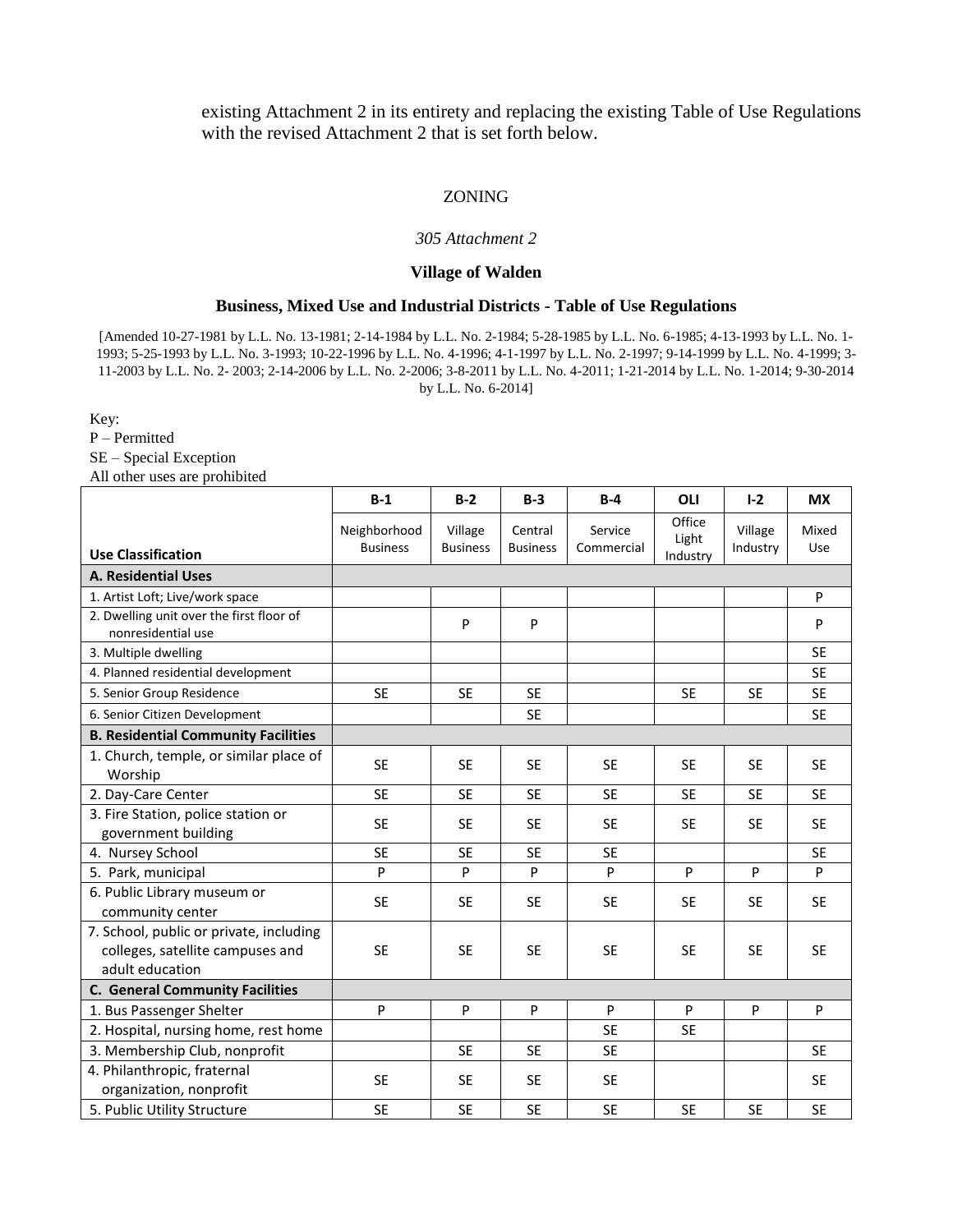| 6. Public passenger transportation                                 |           |           |           |           |           |           |           |
|--------------------------------------------------------------------|-----------|-----------|-----------|-----------|-----------|-----------|-----------|
| station or terminal                                                |           | <b>SE</b> | <b>SE</b> |           |           |           | <b>SE</b> |
| <b>D. Business Uses</b>                                            |           |           |           |           |           |           |           |
| 1. Agriculture, horticulture, truck                                |           |           |           |           | P         |           |           |
| farming, animal livestock                                          |           |           |           |           |           |           |           |
| 2. Arena, assembly hall                                            |           |           | SE        | <b>SE</b> |           |           |           |
| 3. Car Wash                                                        |           |           |           | <b>SE</b> |           | SE        |           |
| 4. Bakery                                                          | P         | P         | P         | P         | P         | P         | P         |
| 5. Bank                                                            | P         | P         | P         | P         | P         |           | P         |
| 6. Bed-and-breakfast                                               | P         | P         | P         | P         |           |           | P         |
| 7. Bowling Alley                                                   |           |           |           | P         |           |           | <b>SE</b> |
| 8. Indoor or outdoor commercial                                    |           |           |           |           |           |           |           |
| recreation uses not otherwise                                      |           |           |           | <b>SE</b> |           |           |           |
| permitted                                                          |           |           |           |           |           |           |           |
| 9. Eating establishments: drive-in,                                | <b>SE</b> |           |           | <b>SE</b> |           |           |           |
| open front or curb service                                         |           |           |           |           |           |           |           |
| 10. Gas Station                                                    |           |           |           | <b>SE</b> | <b>SE</b> |           |           |
| 11. Funeral Home                                                   | P         | P         | P         | P         |           |           |           |
| 12. Hotel                                                          |           |           | <b>SE</b> |           | <b>SE</b> |           | <b>SE</b> |
| 13. Laundromat                                                     |           |           |           | <b>SE</b> |           |           | <b>SE</b> |
| 14. Motel                                                          |           |           |           | <b>SE</b> |           |           |           |
| 15. Motor vehicle, mobile home or                                  |           |           |           |           |           |           |           |
| boat salesroom or outdoor sales                                    | <b>SE</b> |           |           | <b>SE</b> |           |           |           |
| lot                                                                |           |           |           |           |           |           |           |
| 16. Office; business professional,                                 | P         | P         | P         | P         | P         | P         | P         |
| utility                                                            |           |           |           |           |           |           |           |
| 17. Parking garage                                                 |           |           | <b>SE</b> |           | <b>SE</b> |           | <b>SE</b> |
| 18. Personal Service shop (less than<br>4,000 square feet)         | P         | P         | P         | P         |           |           | <b>SE</b> |
|                                                                    | P         | P         | P         | P         | P         | P         | <b>SE</b> |
| 19. Radio or television broadcasting                               |           |           |           | <b>SE</b> |           | P         |           |
| 20. Repair Garage                                                  |           |           |           |           |           |           |           |
| 21. Repair shops for household                                     |           | P         | P         | P         | P         | P         | <b>SE</b> |
| and/or personal appliances<br>22. Restaurant                       | P         | P         | P         | P         | <b>SE</b> |           | P         |
|                                                                    |           |           |           |           |           |           |           |
| 23. Retail store or shop                                           | P         | P         | P         | P         |           |           | P         |
| 24. Studio for teaching art, music,<br>dance, martial arts or yoga | P         | P         | P         | <b>SE</b> | <b>SE</b> |           | P         |
| 25. Shop for custom work and for                                   |           |           |           |           |           |           |           |
| making articles to be sold on                                      | P         | ${\sf P}$ | P         | P         |           |           | <b>SE</b> |
| premises                                                           |           |           |           |           |           |           |           |
| 26. Taverns                                                        | P         | P         | P         | P         |           |           | <b>SE</b> |
| 27. TBA Store                                                      | P         |           |           | P         |           |           |           |
| 28. Temporary training quarters                                    |           |           |           |           | <b>SE</b> |           |           |
| 29. Theater or performing arts                                     |           |           |           |           |           |           |           |
| facilities, other than drive-in                                    |           |           | <b>SE</b> | <b>SE</b> | <b>SE</b> |           | <b>SE</b> |
| 30. Veterinarian                                                   | <b>SE</b> | <b>SE</b> | <b>SE</b> | <b>SE</b> |           |           | <b>SE</b> |
| 31. Vocational School                                              |           | P         | P         | P         | P         | P         | <b>SE</b> |
| 32. Wholesale Store                                                | P         |           |           | P         | P         | P         |           |
|                                                                    |           |           |           |           |           |           |           |
| 33. Health Club                                                    | P         |           |           |           |           |           | <b>SE</b> |
| <b>E. Industrial Uses</b>                                          |           |           |           |           |           |           |           |
| 1. Building contractor storage                                     |           |           |           | <b>SE</b> | <b>SE</b> | <b>SE</b> |           |
| and/or                                                             |           |           |           |           |           |           |           |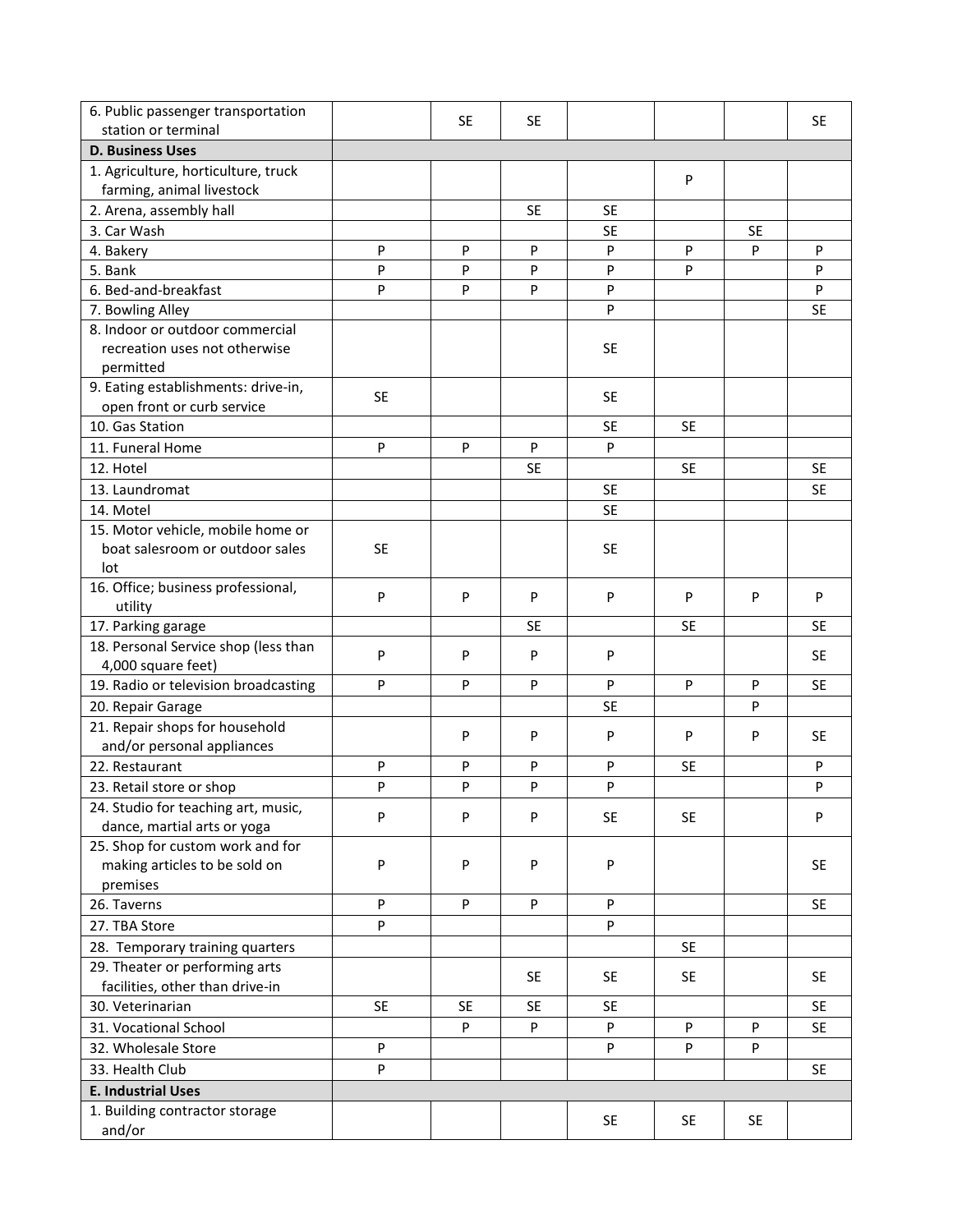| equipment yard                           |   |           |           |              |           |           |           |
|------------------------------------------|---|-----------|-----------|--------------|-----------|-----------|-----------|
| 2. Circus training facility              |   |           |           |              | P         |           |           |
| 3. Fuel oil Storage                      |   |           |           |              |           | <b>SE</b> |           |
| 4. Limited non-nuisance industry         |   |           |           |              |           |           |           |
| using machines not exceeding 5           |   |           |           | <b>SE</b>    | P         | P         |           |
| horsepower                               |   |           |           |              |           |           |           |
| 5. Liquid petroleum gas storage and      |   |           |           |              |           |           |           |
| transfer                                 |   |           |           |              | SE.       | <b>SE</b> |           |
| 6. Machinery repair or service plant,    |   |           |           |              |           |           |           |
| non-nuisance                             |   |           |           |              | <b>SE</b> | P         |           |
| 7. Monument works                        |   |           |           |              |           | P         |           |
| 8. Non-nuisance industry                 |   |           |           |              | P         | P         | <b>SE</b> |
| 9. Printing and publishing plants        |   |           | <b>SE</b> | $\mathsf{P}$ | P         | P         | <b>SE</b> |
| 10. Public utility building, plant,      |   |           |           |              |           |           |           |
| structure, storage yard                  |   |           |           | <b>SE</b>    | SE.       | <b>SE</b> |           |
| 11. Research institute or laboratory     |   |           |           | <b>SE</b>    | <b>SE</b> | <b>SE</b> |           |
| 12. Self-service storage facilities      |   |           |           | <b>SE</b>    | <b>SE</b> |           | <b>SE</b> |
| 13. Storage yard: building material,     |   |           |           |              |           |           |           |
| feed or similar nonhazardous             |   |           |           | <b>SE</b>    | <b>SE</b> |           | <b>SE</b> |
| materials                                |   |           |           |              |           |           |           |
| 14. Temporary sand and gravel            |   |           |           | <b>SE</b>    |           | P         |           |
| removal operations                       |   |           |           |              |           |           |           |
| 15. Truck filling station, railroad yard |   |           |           |              |           | <b>SE</b> |           |
| 16. Warehouse                            |   |           |           |              | <b>SE</b> | <b>SE</b> | <b>SE</b> |
| 17. Wearing apparel or accessory         |   |           |           |              | P         |           |           |
| manufacturing                            |   |           |           |              |           | P         |           |
| 18. Wholesale business                   |   |           |           | <b>SE</b>    | <b>SE</b> | P         | <b>SE</b> |
| 19. Brewery or winery with or            |   |           |           |              |           |           |           |
| without the sale of produced             | P | P         | P         | ${\sf P}$    | <b>SE</b> | <b>SE</b> | P         |
| products for onsite consumption          |   |           |           |              |           |           |           |
| 20. Commercial vehicle parking           |   |           |           |              |           |           |           |
| <b>F. Accessory Uses</b>                 |   |           |           |              |           |           |           |
| 1. Caretaker/s or owner dwelling         |   |           |           |              |           |           |           |
| unit                                     |   |           |           | P            | P         | P         | P         |
| 2. Customary access use, building or     | P | P         | P         | P            | P         | P         | P         |
| structure, except retail service         |   |           |           |              |           |           |           |
| 3. Home Occupations                      |   | P         | P         |              |           |           | P         |
| 4. Home professional office              |   | P         | P         |              |           |           | P         |
| 5. Outdoor Café                          | P | ${\sf P}$ | P         | P            |           |           | P         |
| 6. Private garage or off-street          |   |           |           |              |           |           |           |
| parking area pursuant to Article VI      | P | P         | P         | P            | P         | P         | P         |
| 7. Private swimming pool                 | P | P         | P         | P            | P         | P         | P         |
| 8. Signs pursuant to Article VII         | P | P         | P         | P            | P         | P         | P         |
| 9. Warehouse                             |   |           |           |              | P         | P         | SE        |
| 10. Roof-top solar panels                |   |           |           | P            | P         | P         |           |
| 11. Gas station                          |   |           |           | <b>SE</b>    | <b>SE</b> |           |           |
| 12. Office                               | P | P         | P         | ${\sf P}$    | P         | P         | P         |